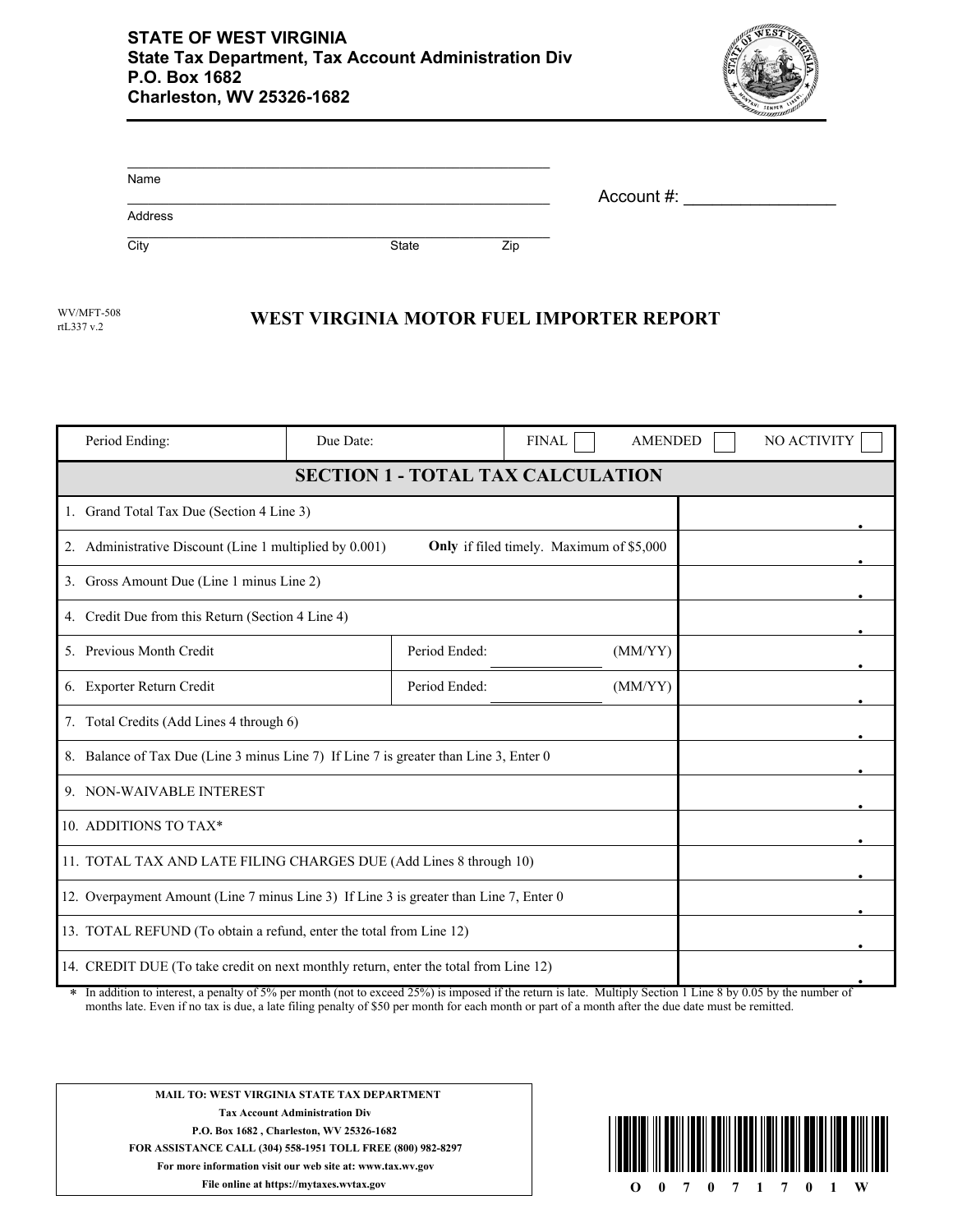**Account #: \_\_\_\_\_\_\_\_\_\_\_\_\_\_\_**

| <b>SECTION 2 - TAX DUE CALCULATION</b>                                                                             |                             |             |                               |                               |  |
|--------------------------------------------------------------------------------------------------------------------|-----------------------------|-------------|-------------------------------|-------------------------------|--|
| <b>Report in whole gallons</b>                                                                                     | Gasoline                    | Gasohol     | <b>Undyed Diesel/Kerosene</b> | <b>Compressed Natural Gas</b> |  |
| <b>Total Unpaid Receipts</b><br>1.<br>(Schedule 2)                                                                 | $00\,$                      | $00\,$      | $\cdot$ 00                    | $00\,$                        |  |
| Diversions into WV<br>$\overline{2}$<br>(Schedule 11)                                                              | 00                          | $00\,$      | $00\,$                        | $00\,$                        |  |
| <b>Total Taxable Gallons</b><br>3.<br>(Line 1 plus Line 2)                                                         | 00                          | 00          | $00\,$                        | $\cdot$ 00                    |  |
| 4. Tax Rate                                                                                                        | 0.3570                      | 0.3570      | 0.3570                        | 0.2370                        |  |
| Tax Due<br>5.<br>(Line 3 times Line 4)                                                                             |                             |             |                               |                               |  |
| Report in whole gallons                                                                                            | <b>Dyed Diesel/Kerosene</b> | Propane/LPG | <b>Aviation Gas</b>           | LNG/Other                     |  |
| <b>Total Unpaid Receipts</b><br>6.<br>(Schedule 2)                                                                 | $\sim 00$                   | 00          | $00\,$                        | $\cdot$ 00                    |  |
|                                                                                                                    |                             |             | <b>Aviation Jet</b>           |                               |  |
|                                                                                                                    |                             |             | 00                            |                               |  |
|                                                                                                                    |                             |             | <b>Aviation Gas</b>           |                               |  |
| Diversions into WV                                                                                                 | 00                          | 00          | $00\,$                        | $00\,$                        |  |
| 7.<br>(Schedule 11)<br><b>Total Taxable Gallons</b><br>8.<br>(Line 6 plus Line 7)<br>9. Tax Rate<br>Tax Due<br>10. |                             |             | <b>Aviation Jet</b>           |                               |  |
|                                                                                                                    |                             |             | $00\,$                        |                               |  |
|                                                                                                                    | 00                          | $00\,$      | $00\,$                        | 00                            |  |
|                                                                                                                    |                             |             |                               | *Enter tax rate               |  |
|                                                                                                                    | 0.1520                      | 0.0340      | 0.1520                        |                               |  |
| (Line 8 times Line 9)                                                                                              |                             |             |                               |                               |  |
| Exempt Fuel Sold or Used<br>11<br>for Taxable Purpose                                                              |                             | 00          |                               |                               |  |
| 12. Flat Rate                                                                                                      |                             | 0.1500      |                               |                               |  |
| 13. Flat Rate Tax Due<br>(Line 11 times Line 12)                                                                   |                             |             |                               |                               |  |
| Tax Due<br>$14.$ (Line 10 plus Line 13)                                                                            |                             |             |                               |                               |  |
| 15. Total Tax Due (Sum across all columns Line 5 and Line 14) Transfer to Section 4 Line 1                         |                             |             |                               |                               |  |

**This report and all required schedules must be completed and filed by the due date regardless of activity.**

**\*Tax rate can be found at www.tax.wv.gov**